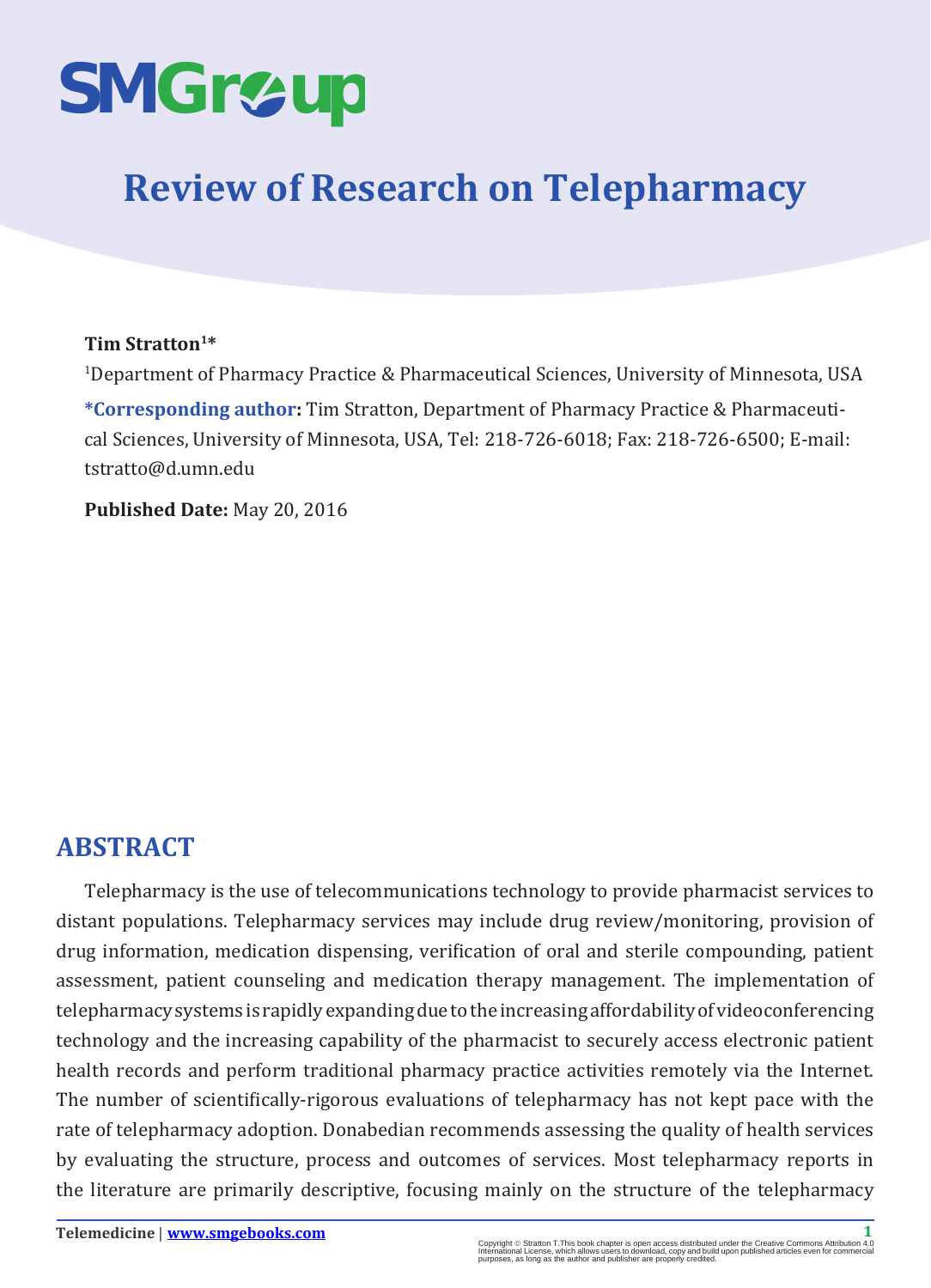service and describing how the service operates. Few studies report on the outcomes of these services, and fewer still are randomized, controlled trials. This article reviews studies of the outcomes of telepharmacy applications, focusing on evaluations of user satisfaction with telepharmacy services, on the impact of "after-hours" telepharmacy services on patient safety at remote hospitals, and on patients' clinical outcomes. The research on telepharmacy services reveals that patients are generally satisfied with the telepharmacy care they receive. Nurses and other healthcare professionals are also generally more satisfied with the after-hours pharmacy service they receive via telepharmacy than before the telepharmacy system was implemented. Telepharmacy services have generally been shown to improve medication-related patient safety at remote hospitals. Patient clinical outcomes have also shown improvement following the implementation of telepharmacy services. Recommendations for more stringent studies of telepharmacy services are provided.

**Keywords**: Telepharmacy; Telemedicine; Pharmacy; Pharmacies; Pharmacists; Medication therapy management; Drug information services

## **INTRODUCTION**

## **Telehealth, Telemedicine and Telepharmacy**

Telehealth has been defined as "the use of technology to deliver health care, health information or health education" to distant populations often living in medically underserved rural communities or those having problems accessing health care professionals and health care services [1]. Telehealth is intended to improve a patient's health by permitting two-way, real-time interactive communication between a patient and a healthcare provider who are geographically separated [2].

Telemedicine is oftentimes used interchangeably with telehealth. Telemedicine, however, more specifically describes the delivery of clinical services or clinical care to patients by a physician or other healthcare provider, whereas telehealth broadly describes all health-related uses of technology including clinical care, health education to professionals and patients, public health, research and administration [3].

Telepharmacy is the application of telehealth technology to pharmacy practice. The National Association of Boards of Pharmacy's (NABP) "Model State Pharmacy Act and Model Rules" defines the *Practice of Telepharmacy* as, "the provision of Pharmacist Care by registered Pharmacies and Pharmacists located within U.S. jurisdictions through the use of telecommunications or other technologies to patients or their agents at distances that are located within U.S. jurisdictions [4]." Elaborating on the NABP definition, a working definition of Telepharmacy proposed by the American Society of Health-System Pharmacists (ASHP) notes that Telepharmacy may include pharmacist activities such as drug review/monitoring, dispensing, verification of oral and sterile compounding, patient assessment, patient counseling and medication therapy management [5]. Medication Therapy Management (MTM), as defined in a consensus definition adopted by the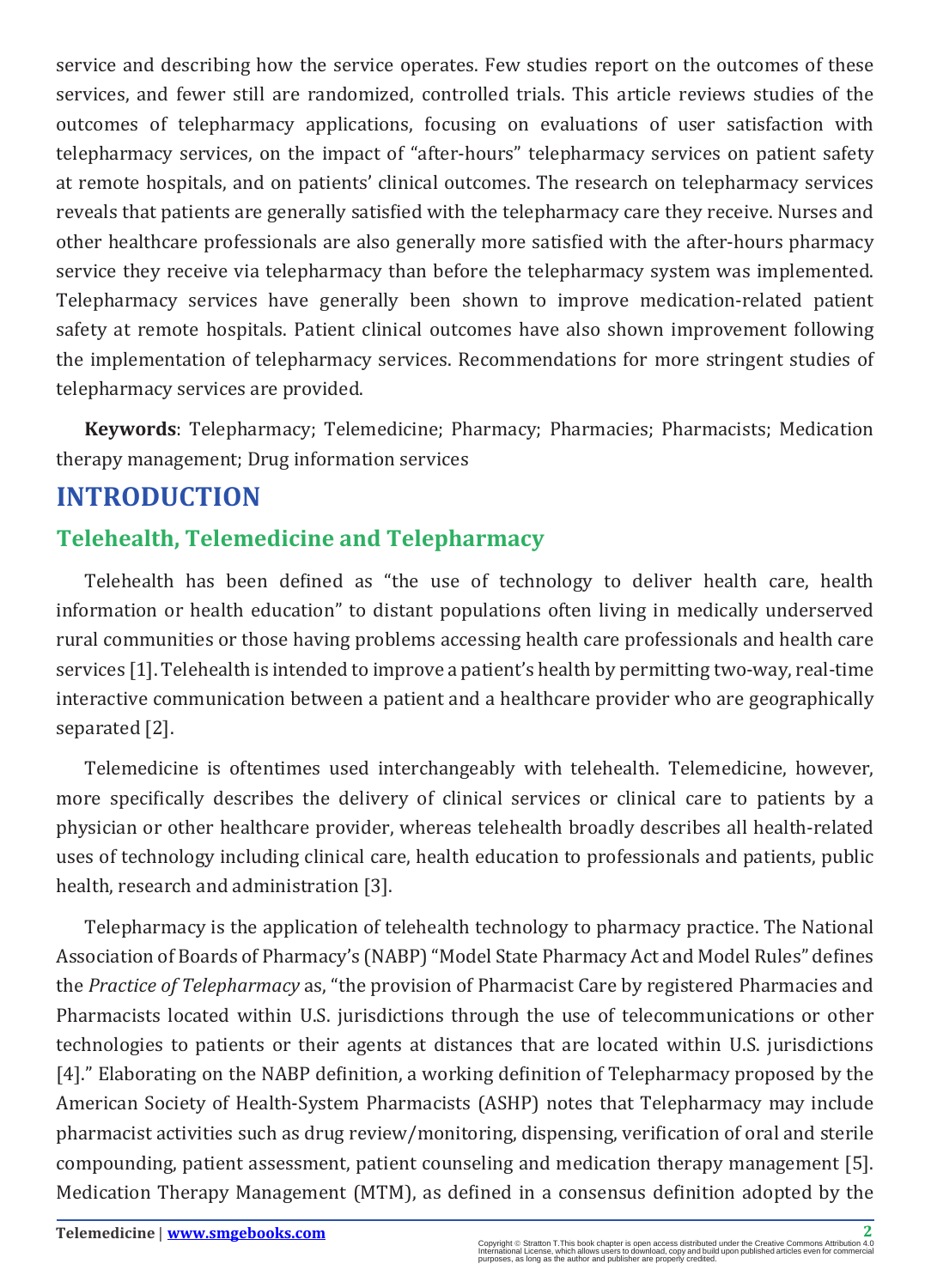pharmacy profession in the United States in 2004, "is a service or group of services that optimize therapeutic outcomes for individual patients. [MTM] services include medication therapy reviews, pharmacotherapy consults, anticoagulation management, immunizations, health and wellness programs and many other clinical services. Pharmacists provide medication therapy management to help patients get the best benefits from their medications by actively managing drug therapy and by identifying, preventing and resolving medication-related problems." [6].

#### **Telepharmacy Applications**

Telepharmacy was born when a new invention, the telephone, was first installed in a pharmacy during the last quarter of the  $19<sup>th</sup>$  century [7]. This earliest form of telepharmacy remains in wide use today, with pharmacists using the telephone to counsel patients about their medications or answer drug information questions for prescribers and other health professionals. Such interactions, however, usually occur when the pharmacist and other party are both located in the same community. For the purpose of this article, "telepharmacy" will be restricted to research involving communications technologies (including telephone, telefacsimile and videoconferencing) employed in pharmacy practice over distances that would make in-person interactions with the pharmacist impractical.

Telepharmacy has been utilized to expand access to pharmacist services for patients and other healthcare providers living in remote rural communities where no pharmacist is locally available, both in the United States [8-13], and elsewhere in the world [14-18]. Telepharmacy systems have been developed to facilitate medication order review, medication selection, and patient counseling in outpatient settings [8-10,15] and in hospital inpatient settings [12,13], to share expertise of critical care pharmacist specialists across intensive care units across several hospitals [19] and to remotely verify intravenous (IV) cancer chemotherapy [20,21].

Many reports of telepharmacy systems appearing in the lay press and peer-reviewed literature are primarily limited to descriptive accounts of how telepharmacy programs were planned and implemented, and how they operate [13,17,22-24]. Few articles report on the evaluation of actual outcomes of telepharmacy programs. The purpose of this article is to review the evaluative studies that do exist.

## **RESEARCH INVOLVING TELEPHARMACY**

Donabedian's model for evaluating the quality of healthcare services addresses three components of healthcare provision: the structure to provide the care, the process involved in providing the care and the outcomes arising from the care provided [25]. While all three components of Donabedian's model have been applied to evaluate telepharmacy services, only research addressing the outcomes component of Donabedian's model will be addressed in the present article. Specifically, studies evaluating user satisfaction with telepharmacy services, the impact of telepharmacy services on medication-related patient safety and the impact of telepharmacy services on clinical outcomes will be reviewed.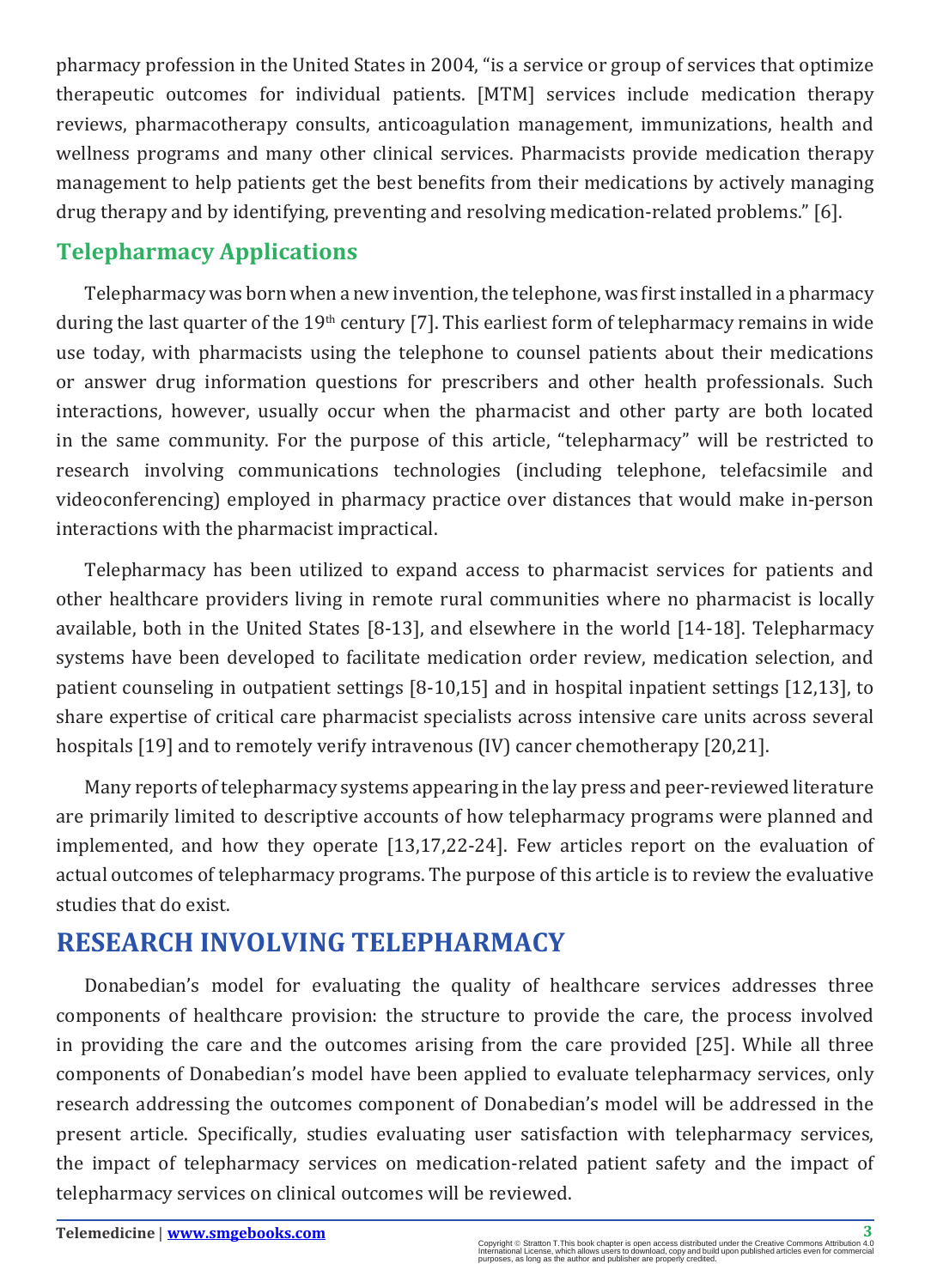#### **Satisfaction with Telepharmacy Services**

Phillips and colleagues [26] established telepharmacy videoconferencing via an encrypted digital subscriber line (DSL) connection between the Texas Tech University Health Sciences Center in Lubbock, Texas, and a rural clinic located 102 miles (163 Km) distant in Turkey, Texas. The remote clinic was staffed by an Emergency Medical Technician from 0800-1200 Monday through Friday, and medications at the clinic were stored in approved, secured blister packages. New and refill prescriptions were reviewed by a pharmacist at a central pharmacy located in urban Lubbock, but the prescription label and patient education monograph were printed at the remote clinic. The final prescription was approved by the pharmacist at the central site via storeand-forward video teleconferencing technology.

Patients at the remote clinic were surveyed regarding their satisfaction with the telepharmacy services. Overall, patients were very happy with the service. Virtually all patients surveyed indicated that they would have had to travel more than 40 miles (64 Km) to the nearest pharmacy to get their prescriptions filled had it not been for the telepharmacy option at the Turkey clinic. Similarly, virtually all patients surveyed indicated that they would rather see a pharmacist via the telepharmacy system than travel to see the pharmacist in person.

In 2001, the Community Health Association of Spokane (spoh CAN), a federally-qualified community health center in eastern Washington state, established a telepharmacy program with six urban and six rural clinics. The rural clinics were located as far as 104 miles (166 Km) away from Spokane [8]. The program allows medications to be dispensed to clinic patients via remote dispensing and counseling using a two-way interactive videoconferencing system. Over a twoweek period in March 2003, 93 patients whose prescriptions were filled at remote telepharmacy sites and 106 patients whose prescriptions were filled at the base pharmacy site completed a satisfaction questionnaire about the pharmacy services they received. Among patients seen at the remote sites, over 75% were satisfied with their videoconference interactions with the pharmacist. At the base site, more than 65% of patients were satisfied with the time required to obtain medications and counseling. That is, 65% of patients receiving their prescriptions at the base pharmacy did not perceive that they had to wait an undo amount of time because the pharmacist was busy working with telepharmacy patients at the remote sites. These results suggest that the base pharmacy was able to provide satisfactory care to patients at the remote sites while not degrading the quality of care provided to patients at the base site.

Beginning in February, 2011, a pharmacist-led telemedicine service was launched by the Veterans Administration (VA) Health Center in West Los Angeles, California, to manage patients suffering from chronic hepatitis C infection [27]. The clinic used videoconferencing technology to conduct individual pharmacist-to-patient consultations, as well as pharmacist-led group education classes for patients who had hepatitis C. The hepatitis C telemedicine service was available at three remote sites (East Los Angeles; Bakersfield, California, 107 miles/171 Km from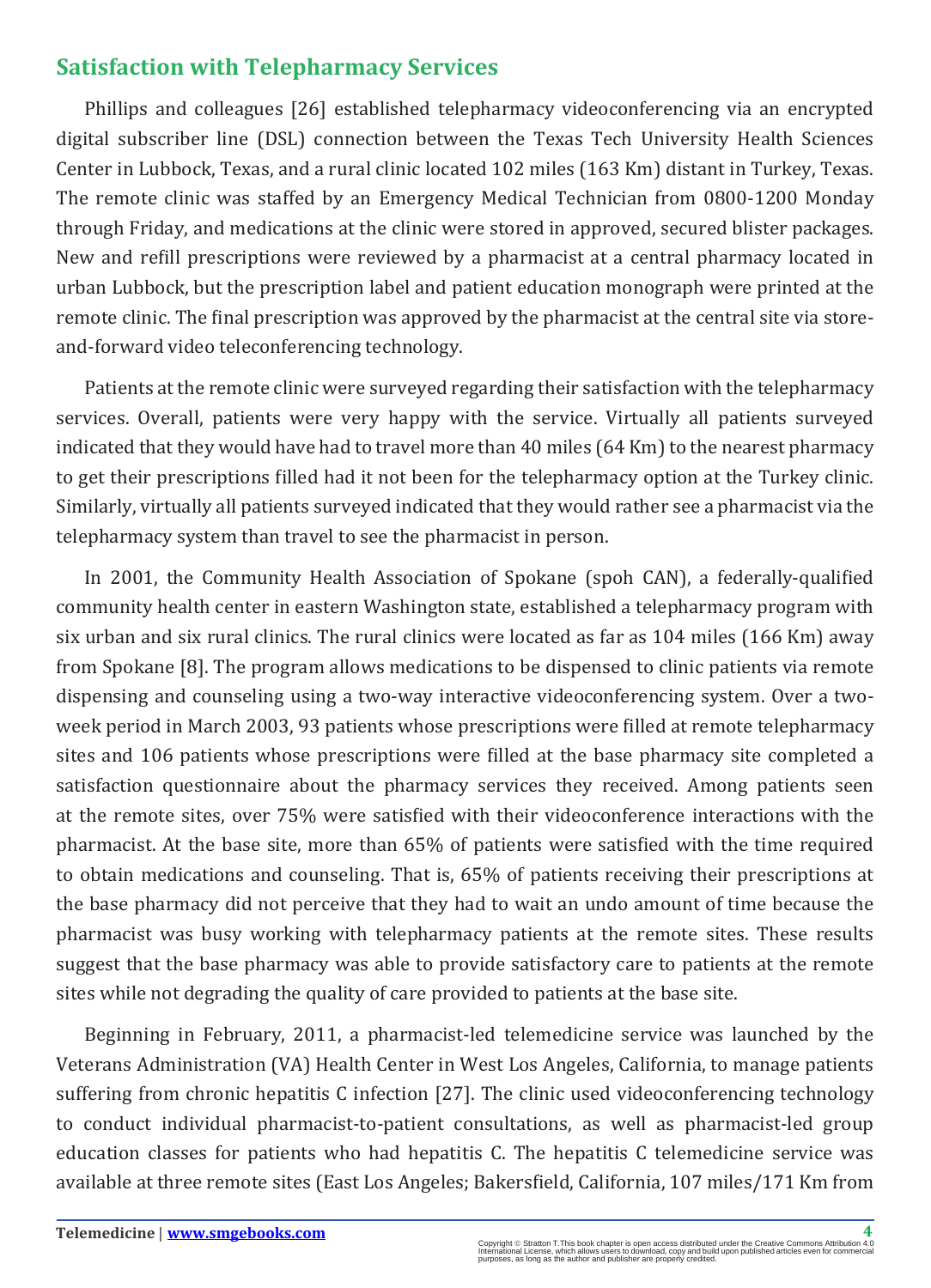the main site; and Santa Maria, California, 150 miles/240Km from the main site). A total of 96 patients were seen via the telemedicine service in the first nine months. A patient satisfaction survey was conducted at the end of 2011, with 18 questionnaires returned. Compared to patients who received in-person care at the main clinic in West Los Angeles, all telemedicine patients were at least equally satisfied with the care they received, and no remote site patients were dissatisfied with the telemedicine service. The telemedicine service reduced travel distance and the time it took for patients to attend their clinic appointment. Fully 82% of telemedicine patients who returned surveys preferred that their future hepatitis C clinic visits be conducted via telemedicine and 78% indicated that they would prefer any future clinic visit for any disease state management to be conducted via telemedicine.

Stratton and colleagues [12] evaluated the impact of an after-hours, remote pharmacy-orderentry (ARPOE) system between a tertiary care hub hospital in Duluth, Minnesota and eight geographically-remote critical access hospitals (CAHs) throughout the Arrowhead region of northeast Minnesota. Distances between the hub hospital and CAHs ranged from 23-128 miles (37-205 Km). "After hours" was defined as any time the CAH did not have a pharmacist at the hospital, generally evenings, weekends and holidays. During such times, pharmacists at the hub hospital would receive new medication orders by telefacsimile; review the patient's electronic medical record from the CAH in realtime over a secure internet connection to review relevant clinical laboratory values, the patient's current medications and patient medication allergies; and then release the ordered medication from an automated medication dispensing cabinet located at the CAH.

These researchers evaluated the impact of this telepharmacy service on nursing staff satisfaction with pharmacy services at their hospitals before and after implementation of the ARPOE system, as well as the impact that this telepharmacy system had on patient care at these small remote hospitals. The researchers found that nursing staff were more satisfied with the pharmacy services provided at their hospitals (overall, as well as after-hours) following implementation of telepharmacy system than before implementation.

To address a shortage of pharmacists within a health system in Kansas [28], telepharmacy services were established between four urban hospitals ranging in size from 40 to 410 beds and one 99-bed rural hospital. Seven pharmacists worked from their homes, utilizing computerized physician order entry and telepharmacy technology to review and verify medication orders and to release medications from automated medication storage cabinets located at the hospitals. Telephone calls from the participating hospitals were automatically routed to the telepharmacist on duty at the time so that calls would appear to be "transparent" to the hospital staffs.

The use of telepharmacists allowed onsite pharmacists at the study hospitals time to provide clinical pharmacy services (e.g., anticoagulation monitoring, medication reconciliation, etc.). The researchers conducted a pre- and post-telepharmacy implementation study to measure the impact of telepharmacy services on staffing and workload (i.e., pharmacist and nursing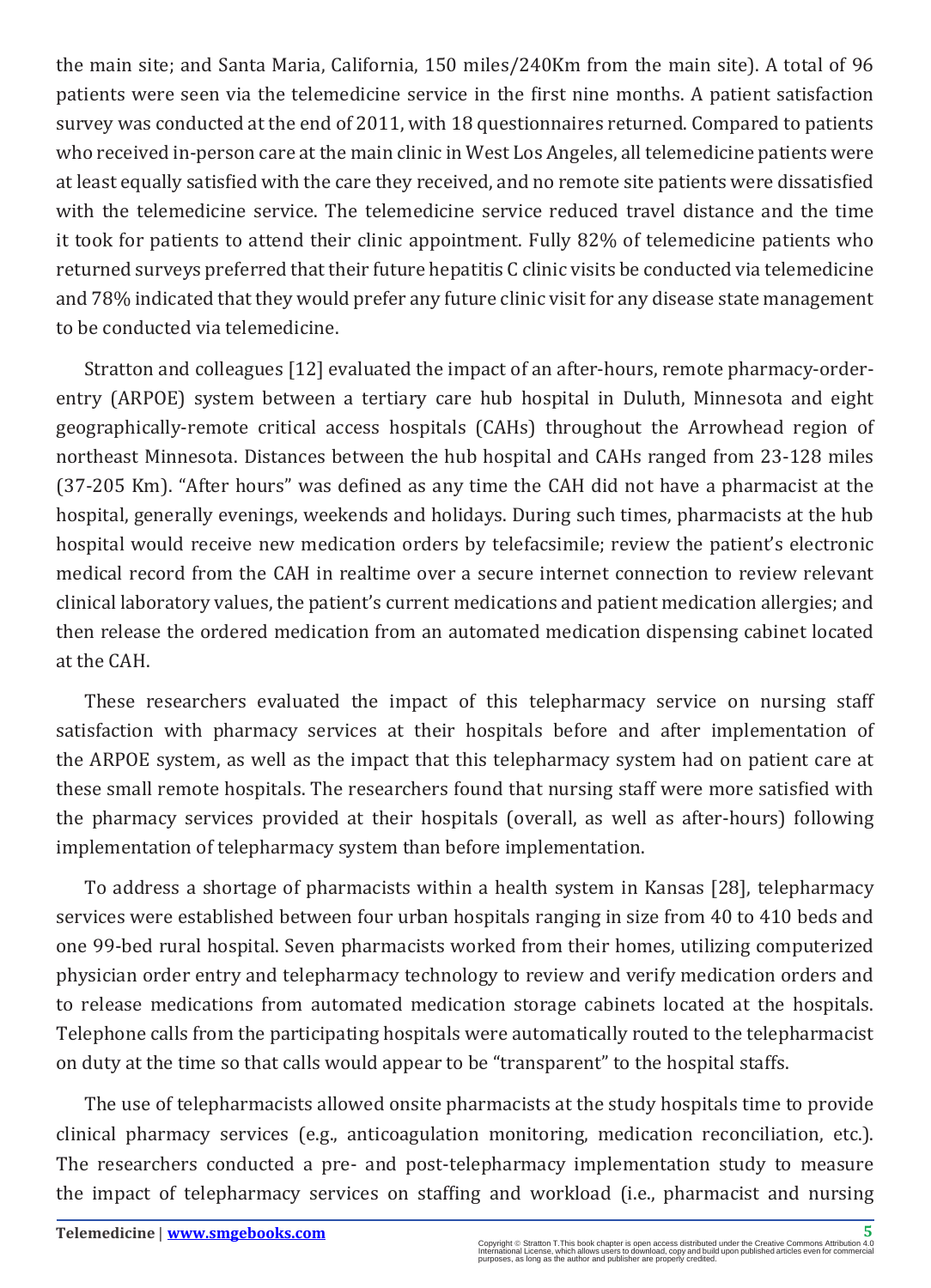satisfaction), clinical quality and patient safety (number of therapeutic interventions likely to have prevented a medication error/adverse drug event), and costs and cost savings/cost avoidance. Nurses' global satisfaction with pharmacist availability for consultations increased from 3/5 to  $4/5$  (p=0.028) while pharmacists' global job satisfaction was statistically similar before and after telepharmacy implementation.

Schneider [29] describes a telepharmacy service established for three community hospitals in northern California that lacked around-the-clock pharmacist services. Following implementation of the telepharmacy service, nurses' satisfaction survey scores reflecting comfort with the medication-use system, patient safety, and job satisfaction increased from 6.6 on a 10-point Likerttype scale to 7.3 (*p* < 0.05). Pharmacist scores on a similar satisfaction survey, however, dropped from 7.8 pre-implementation to 5.4 ( $p < 0.05$ ). The authors do not address or otherwise speculate on this decrease in pharmacist survey scores following implementation of the telepharmacy service.

In a variation on the theme of satisfaction with telepharmacy services, Seifert et al. [30] assessed pharmacy student satisfaction with a telemedicine system as a training tool. This telemedicine system was already in place between a major university in Texas and seven rural Texas communities located 35-85 miles (55-135 Km) away from the university. The telemedicine system supports realtime video and audio clinical sessions between the physician and remote rural patients. The computer system also interfaces with instruments such as stethoscopes, pulse oximetry devices, otoscopes, thermometers, and electrocardiography devices to enable remote assessment of patients. The system is also used to introduce telepharmacy skills to senior pharmacy students participating in a required 6-week rural health clinical rotation.

The remote clinic sites are staffed by healthcare professionals such as emergency medical technicians (EMTs) or certified pharmacy technicians. At the time this study was described, students would spend one day per week with the physician operating the telemedicine equipment from the physician's office, three days with EMTs at different remote telemedicine sites, and one day working with the telepharmacist at the central pharmacy in the urban city where the university is located. The telepharmacist receives prescription orders electronically, performs drug utilization review activities, approves prescription labels generated at each remote site, and uses videoconferencing to counsel patients about proper use of their prescriptions. During this clinical experience, students document patients' disease states, patient medication histories, prescriptions filled through the telepharmacy, counseling via the telepharmacy system and any recommendations made to the patient. Students rated their experiences with the telemedicine/ telepharmacy rotation. Of the 14 students completing this training experience at the time of the report, 75% indicated that they would recommend the telepharmacy rotation to future students.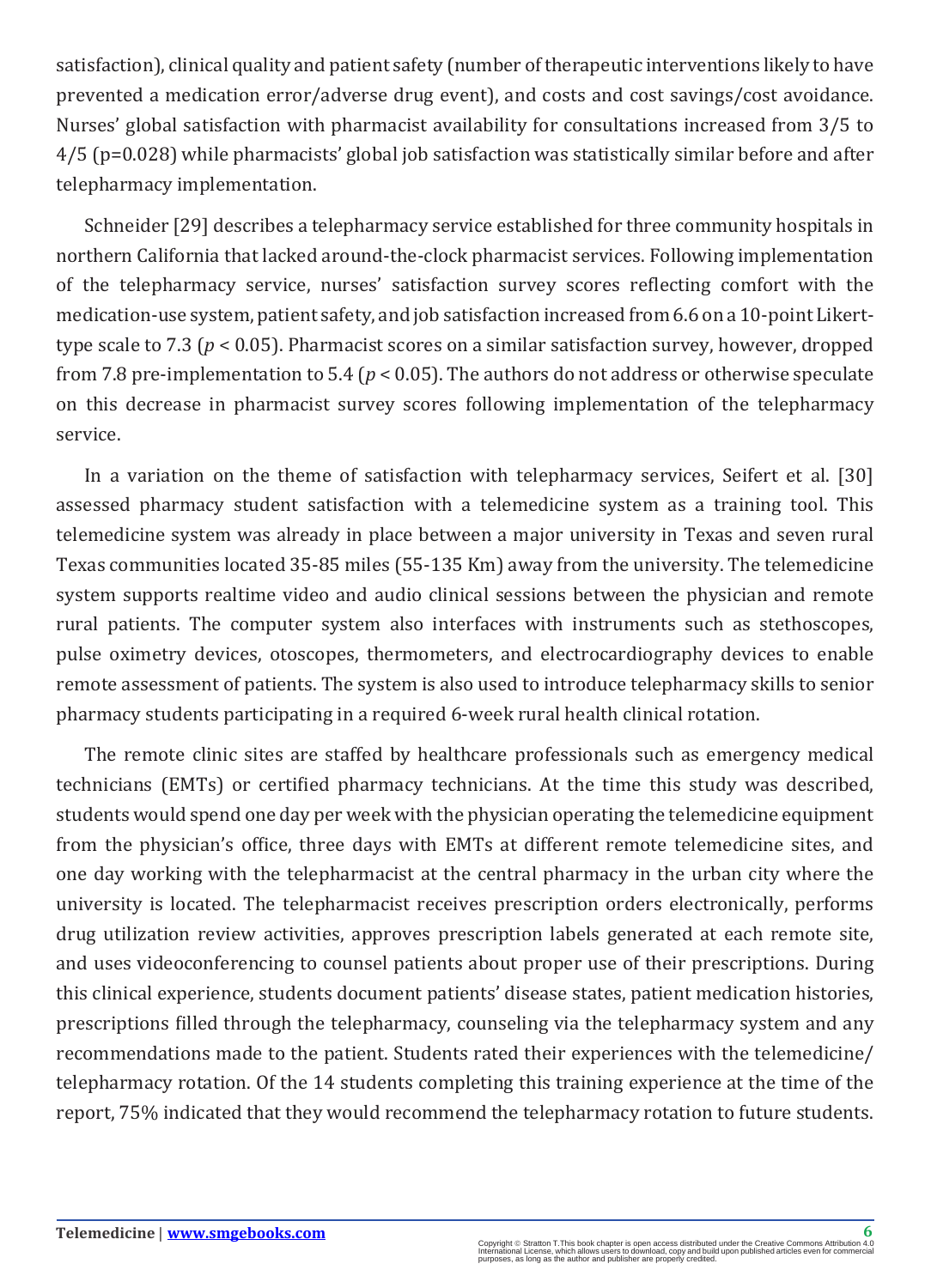### **Telepharmacy and Patient Safety**

In 2002, researchers from the North Dakota State University College of Pharmacy, Nursing and Allied Health Sciences received a federal grant to establish a statewide telepharmacy program to save rural independent North Dakota pharmacies from closing as their owners retired and new graduate pharmacists were being lured to other states by higher salaries [31]. As the pharmacist was the only full-time healthcare professional in some of these rural communities, closure of the pharmacy would mean loss of local access to first-contact health care for residents of that community. In the North Dakota model, a registered pharmacy technician at a remote rural telepharmacy site processes prescriptions, supervised by a licensed pharmacist many miles away using videoconferencing technology. Pharmacists also counsel patients directly using this videoconferencing technology.

These researchers studied the occurrence of quality-related events (QREs): a prescription processing "error" that reached the patient, or a "near miss" that was caught by pharmacy staff before the prescription was delivered to the patient. QRE rates were compared across as many as 45 months at 14 telepharmacy sites and at 8 traditional pharmacies where the pharmacist was onsite. This study revealed that as a percentage of prescriptions filled at remote telepharmacy sites vs. traditional pharmacy sites, a statistically greater percentage of QREs occurred at telepharmacy sites throughout the study period. However, prescription error rates in both North Dakota groups were less than community pharmacy error rates reported nationally during the study period.

In the Minnesota rural hospital telepharmacy study already cited [12] the researchers reviewed and classified 700 after-hours clinical messages generated over the 20-month evaluation period by pharmacists at the hub hospital and transmitted to nursing staff or prescribers at the remote CAHs. Most of the clinical messages prevented a drug from being administered to a patient who had a contraindication to the drug or prevented an excessive dose of a drug from being administered to a patient. A limitation of this study was that no interprofessional expert panel was used to estimate the likelihood of patient harm occurring had these medications been administered as originally ordered [32].

In eastern Wisconsin, a health system that included 13 acute care hospitals (80 – 711 beds) spread across 14,000 square miles (22,400 Km) sought to provide around-the-clock clinical expertise of pharmacists trained in caring for critically ill patients in all of the health system's 246 intensive care unit (ICU) beds [19]. This health system's solution was to establish a "remote ICU" that was not attached to any of the hospitals, but rather was located in an independent facility in an urban area of the state. This remote ICU simultaneously monitors all critical care patients in different hospitals across the health system, and pharmacists are able to communicate with in-hospital ICU staff via videoconferencing. In this model, the 5.3 full-time-equivalent (FTE) pharmacists staffing the remote ICU also provide after-hours remote order entry services for the health system's seven smallest hospitals.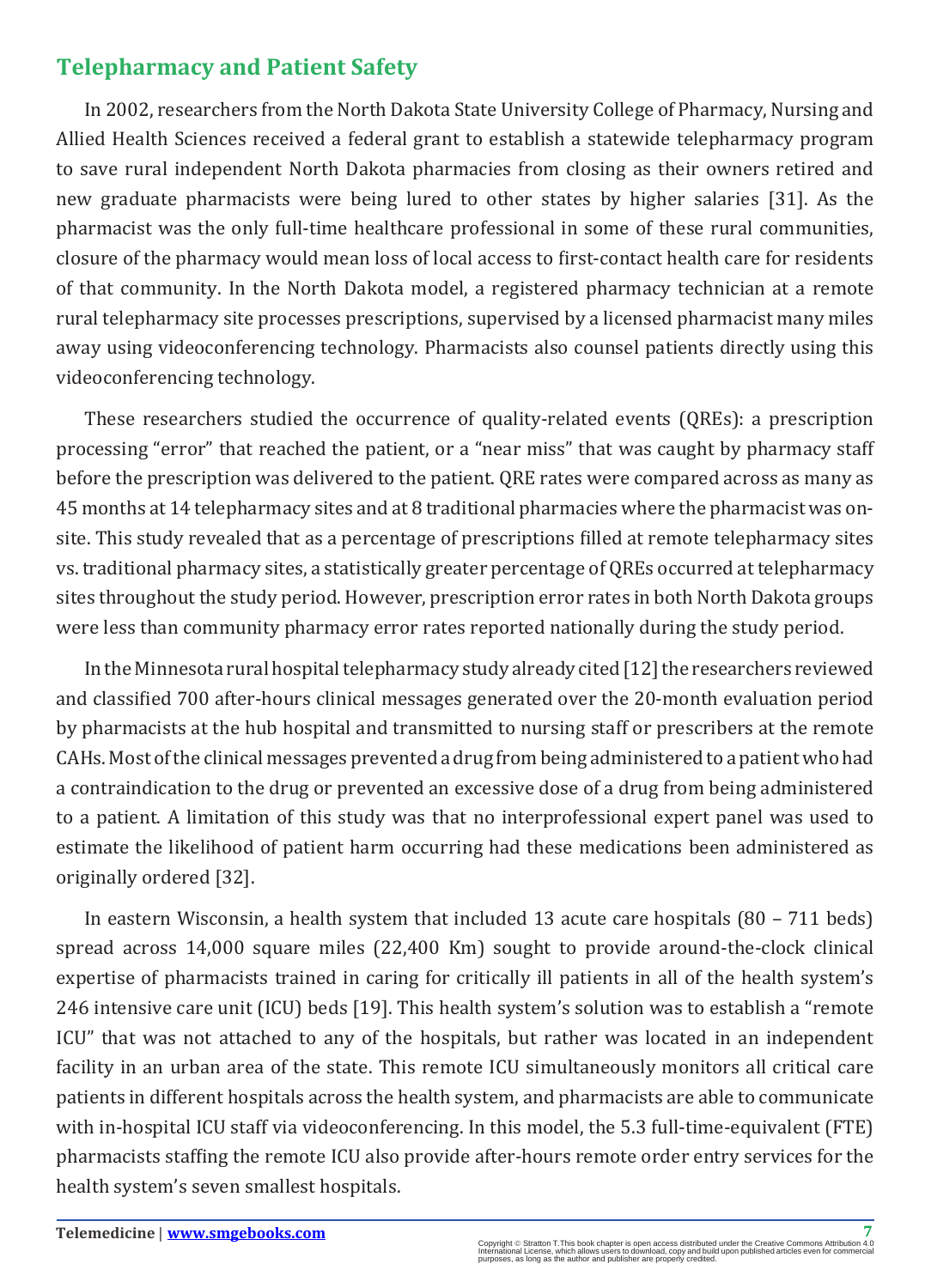The only outcome systematically measured in this study was drug-related cost savings arising from the clinical consults for ICU patients. The authors note that additional measures might have included length of patient stay in the ICU, length of hospital stay, recovery time from infection, incidence of adverse drug events and ICU staff compliance with clinically-based quality indicators. Unfortunately, none of these outcomes were measured in this study. It was estimated that remote ICU pharmacist recommendations saved the health system an average of \$1,340 per day, projected annually to \$489,100. On-site ICU staff also reported anecdotally that use of the remote ICU pharmacists resulted in more timely communications and greater satisfaction than when ICU staff had to contact contract on-call pharmacists prior to implementation of the remote ICU model.

On a more national scale, telepharmacy initiatives in rural hospitals were identified through a survey of the 50 state offices of rural health [33]. In selected states which had successful telepharmacy programs in place, subsequent telephone interviews were conducted with board of pharmacy executive directors. Interviews were also conducted with the individual hospitals regarding the type of telepharmacy activities, funding, and impact of telepharmacy services on medication safety. Most hospitals reported that they tracked medication error rates, and some said error rates had improved since telepharmacy implementation. Unfortunately, this information is only anecdotal at best.

In Australia, a pharmacist at a hub hospital provided videoconference and other electronic telepharmacy services to nursing staff and patients at two rural hospitals which had no pharmacist on site. (Nurses at the rural hospitals took care of patients' pharmaceutical needs.) [16]. Following implementation of the telepharmacy services, statistically significant improvements were noted at the rural hospitals in the quality of medication history documentation, prevention of potential adverse drug reactions, appropriate duration of drug therapy and the quality of medication reconciliation at the time of patient discharge from the hospital.

Error rates in medication orders occurring at six small hospitals in rural or frontier counties in northern California were compared before and after implementation of after-hours telepharmacy consultation between nursing staff at the rural hospitals and a pharmacist at a 24/7 university hub hospital [34]. Rural hospitals were located 70-230 miles (112-370 Km) from the hub hospital. During the demonstration period, 82 after-hours medication orders that contained errors were caught and corrected by the remote pharmacist before the patient received the medication. Beyond this descriptive finding, however, the researchers do not report the number of errors that "slipped through" (reached the patient) after the telepharmacy service was implemented. This type of comparative measure has been used elsewhere, the "leak-through" error rate of pharmacists checking technician-filled medication orders being compared to the "leak-through" error rate from having a second pharmacy technician check technician-filled orders (the so-called "tech-check-tech" system) [35]. Therefore, it is difficult to ascertain from the California study what impact this telepharmacy system had on patient care.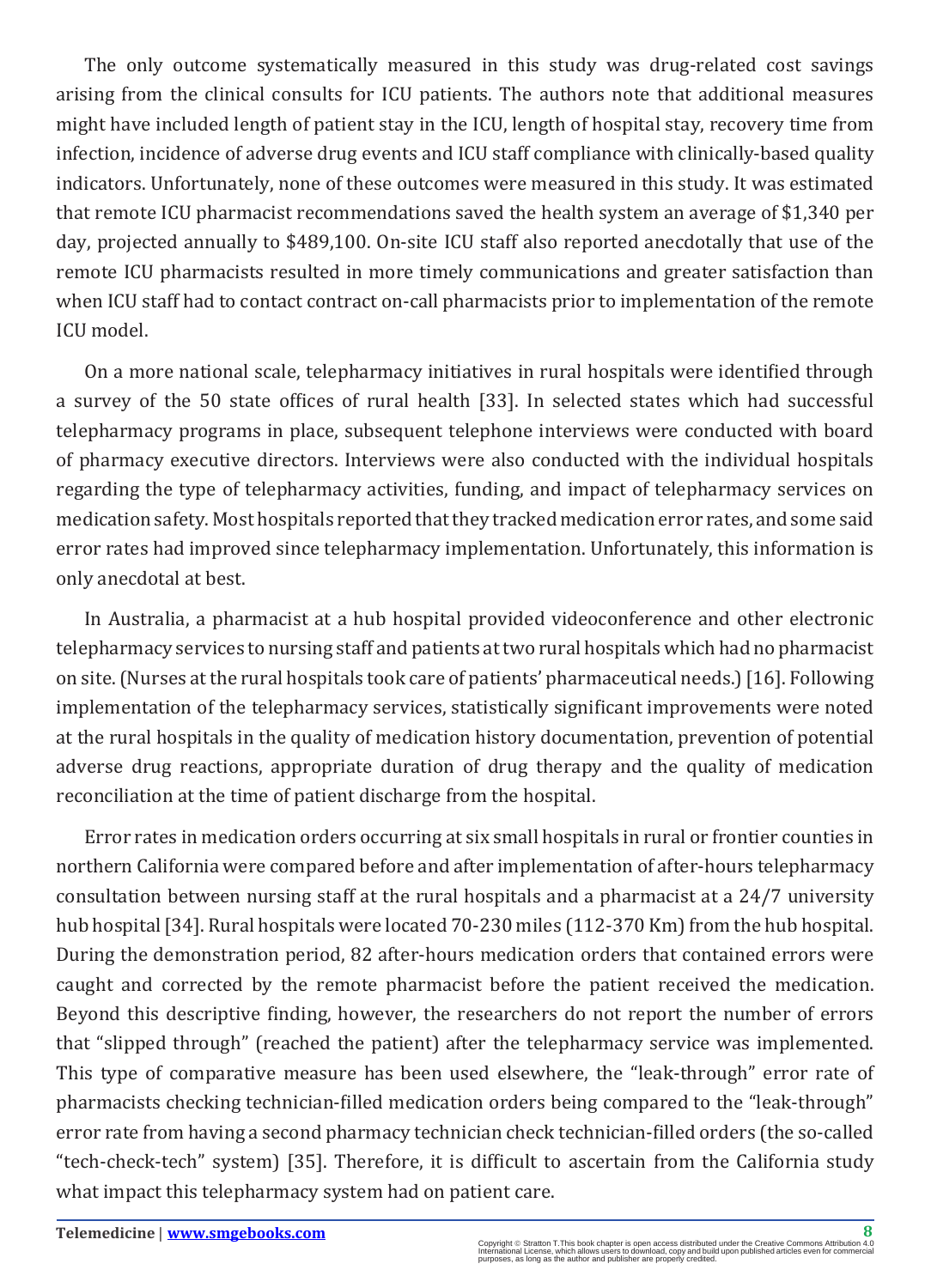The impact of potential adverse drug events from nurses overriding automated dispensing cabinets to administer high-risk medications before a pharmacist had a chance to review an order was studied in three community hospitals lacking 24-hour pharmacy services before and after the implementation of telepharmacy services [29]. High-risk medications were those listed as such by the Institute for Safe Medication Practices [36] as well as other medications selected by the researchers. Patient charts were reviewed for the following: prescribed therapy, dose documented as administered, indication, and medication-related problems such as claimed allergy to the drug administered, overdose/underdose, incorrect route of administration, drug interaction or no indication for drug. This study revealed that after implementation of the telepharmacy service, the number of times that nurses obtained and administered medications without pharmacist review declined by 35.3%. The percentage of high-risk medications obtained without a pharmacist review was significantly reduced from 9.6% to 8% (*p* < 0.05%), and the number of medication errors detected via chart review dropped from 37 errors pre-telepharmacy implementation to 5 errors after implementation  $(p = 0.0004)$ . There was also an increase in pharmacist interventions from 15 interventions prior to telepharmacy implementation to 98 per week post-implementation. Estimated cost savings resulting from the telepharmacists preventing, identifying, and resolving medication-related problems were \$783,328 in total costs saved or avoided annually across the three hospitals, or \$261,109 per hospital.

In the Kansas telepharmacy study already cited where seven pharmacists worked from their homes to provide telepharmacy services to four urban hospitals one rural hospital [28], the telepharmacy service was estimated to have resulted in savings to the health system. Much of these savings arise from freeing time for the on-site hospital pharmacists to provide more clinical services, optimizing the safe use of medications. These researchers estimated that savings of \$21,772 accrued over one week (\$1,132,144 annually).

## **Telepharmacy Clinical Outcomes**

#### **Asthma**

Telepharmacy has been used in an attempt to improve the clinical outcomes of patients suffering from reactive airway disease (e.g., asthma). McLean and colleagues [37] undertook a Cochrane review of 21 clinical trials involving telehealthcare and asthma. Only two of the studies reviewed used pharmacists as the main deliverer of the telehealth intervention [38,39], and only one of these studies occurred across a great distance between pharmacists and patients [38]. This single study is summarized below.

In this early study of telepharmacy effectiveness, Bynum and colleagues [38] worked with 49 adolescent, predominantly African-American patients in rural southeast Arkansas who had a diagnosis of asthma and who were using multi-dose inhaler (MDI) medications. The patients were randomized to either a pharmacist-conducted training session about proper MDI use or to a usualcare control group who received written patient instructions and diagrams regarding proper MDI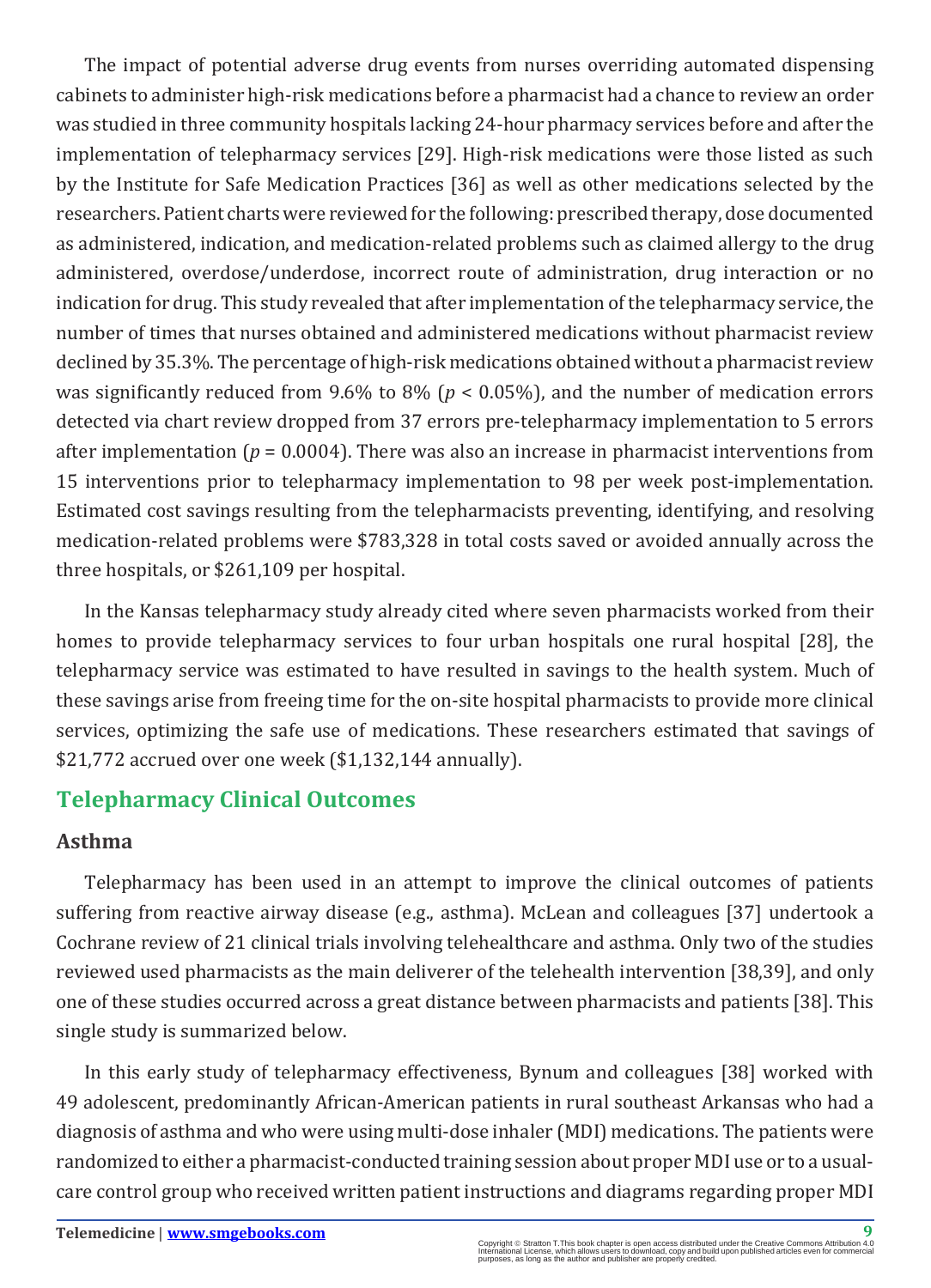technique (part of the U.S. Food and Drug Administration-approved package insert accompanying the medication). The young patients in both groups took part in the project from their local health clinics, interacting with the telepharmacists remotely via compressed videoconferencing. Both groups of patients participated in pre-education, post-education, and 2 to 4-week followup assessments for MDI technique and patient satisfaction (at the time of follow-up assessment only). Using pre-intervention/post-intervention assessments of patient MDI technique, patients in the experimental group received pharmacist-conducted training via compressed video during two 15-minute training sessions. In the usual-care control group, patients were provided the written patient instructions regarding proper MDI technique rather than pharmacist-conducted training regarding proper MDI technique. (Pharmacist counseling was provided at the end of the last study visit via compressed video to ensure that control group participants demonstrated proper technique at the end of the study.)

Of the 49 patients enrolled in the study, 36 completed the study. At baseline, MDI technique scores were not statistically different between the treatment and control groups. Immediately post-intervention and at 2-4 week follow-up, however, a greater percentage of patients in the telepharmacy counseling group performed the MDI technique correctly than patients in the control group (for each step of inhaler use,  $p < 0.004$  or less). There was no significant difference between the telepharmacy counseling group and control group in satisfaction with the instructional sessions ( $p = 0.132$ ).

An additional asthma-related telepharmacy study was published after the Cochrane review noted above [37]. This study involved 98 adult patients who had asthma and received their care through a regional healthcare system in predominantly rural north central Wisconsin, 86% of the population of this area living in either a medically-underserved area or health professional shortage area [40]. Over a three-month study period, patients in the usual care (control) group received mailed refills of their asthma medications and written patient instructions. Patients in the intervention group also received a monthly telephone call from the pharmacist who would review with the patient proper use of their asthma medications, contact the patient's primary healthcare provider if deemed clinically necessary, or refer the patient to a specialty provider, urgent care or emergency room if severe asthma-related problems were identified. During the call, pharmacists also assessed whether the patient needed additional education regarding inhaler technique. These researchers found no significant difference in Asthma Control Test scores between patients in the intervention group and the usual care group.

#### **Diabetes Mellitus**

Telepharmacy has also been used to try to improve clinical outcomes in patients suffering from diabetes mellitus. In a Veterans Administration (VA) program, a pharmacist-conducted Tele-MTM service resulted in significant improvements in surrogate outcomes markers for diabetes including HgbA1C, systolic blood pressure and low-density lipoprotein among 88 veterans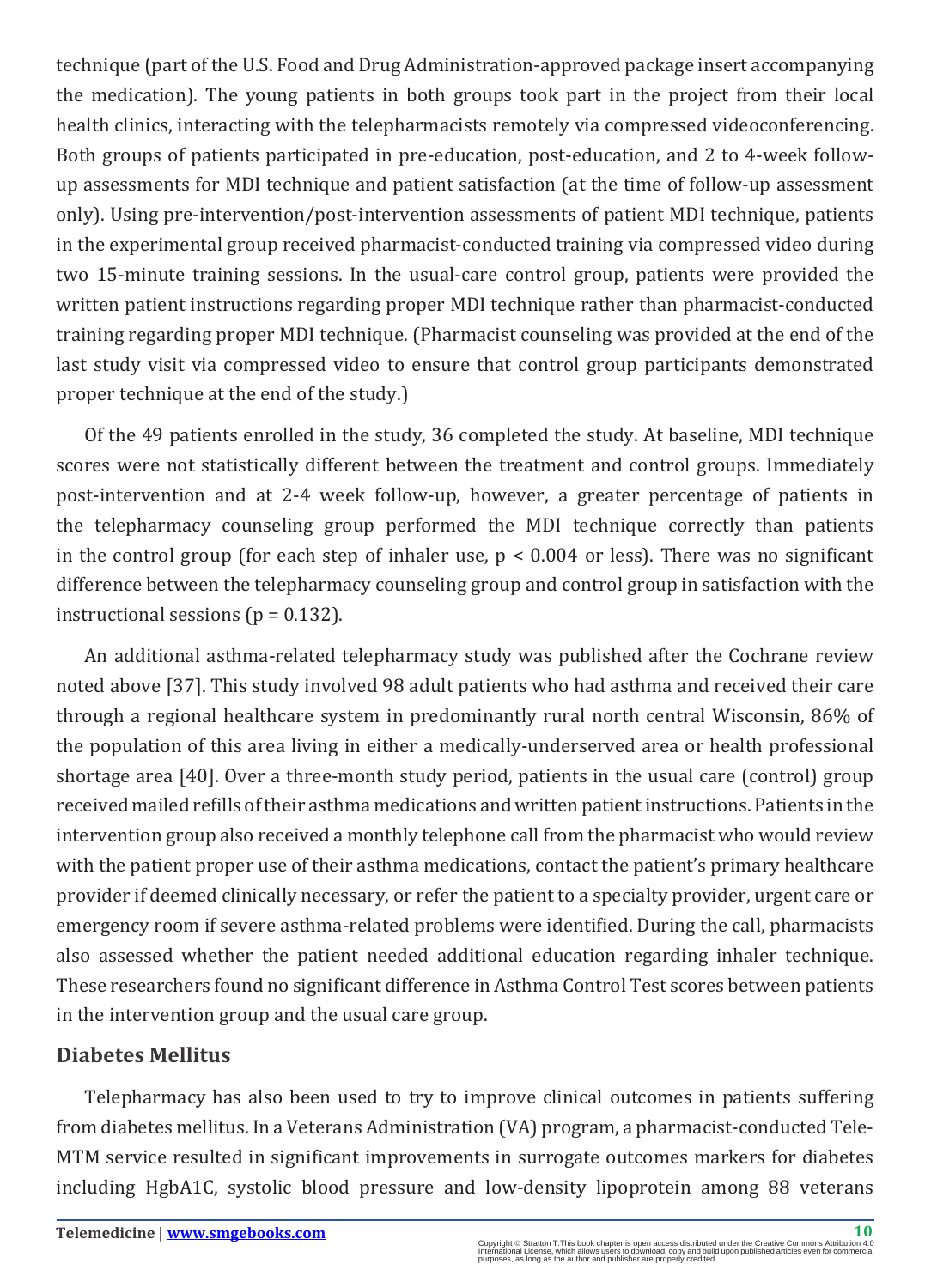residing in rural communities within Veterans Integrated Service Network (VISN) 12 (Illinois, Wisconsin and the Upper Peninsula of Michigan) who received Tele-MTM services from VA Clinical Pharmacy Specialists [41]. Over a two-year period of Tele-MTM services among female veterans within this VA service area, the percentage of patients with an HgbA1c > 9% decreased by more than 5% at one telepharmacy receiver site and by 11.5% at a second rural telepharmacy receiver site.

#### **Medication Adherence**

Telepharmacy services have been employed to improve medication adherence (compliance) among patients. In the United Kingdom, a cost-effectiveness analysis was conducted using results from a randomized controlled trial of a telephone-based pharmacy advisory service to improve compliance with new prescriptions among elderly patients receiving four or more medications [42]. The intervention group consisted of 255 patients across the UK who received a phone call from a pharmacist two weeks after the patient had been recruited into the study. The pharmacist queried patients about how they were getting along with their medicines, enquired about any medication-related problems and adherence issues with their new medication, and whether the patient desired more information. These patients, as well as 237 patients in the control group were later contacted by a researcher (and again even later by survey) to query the patient regarding their adherence/non-adherence with their medications. The researchers compared incremental cost effectiveness ratios (ICERs) from the perspective of the UK's National Health Service, based on direct costs of providing the pharmacist intervention; payments to physicians for office visits and other outpatient costs; and payments for emergency room visits and hospitalizations.

A total of 87 patients from the intervention group and 118 patients from the control group completed the study and were used to conduct the cost effectiveness analysis. A greater percentage of patients in the intervention group (89%) were found to be adherent with their new prescription than patients in the control group (81%), *p* < 0.05. The ICER analysis determined the telepharmacist intervention to be dominant, being both more effective and resulting in fewer overall costs than the non-intervention group.

More recently, researchers from a pharmacy benefits management company in the United States studied the impact of telepharmacy videoconferencing consultation on medication adherence over a 13-month period among newly receiving specialty medications from a specialty pharmacy for treating hepatitis C, rheumatoid arthritis, multiple sclerosis or other conditions [43]. The 77 patients in the treatment group were compared to 1,465 patients also new to therapy during the same time period but who were not receiving care through the specialty pharmacy. Adherence was measured by evaluating the cumulative medication gap over 180 days following initiation of treatment, and odds ratios were calculated to determine the likelihood that a patient would be adherent with their medications at least 80% of the time over the 180 days. Patients receiving the videoconferencing session were found to be twice as likely to be adherent (OR=2.04; 95% CI, 1.02-4.07).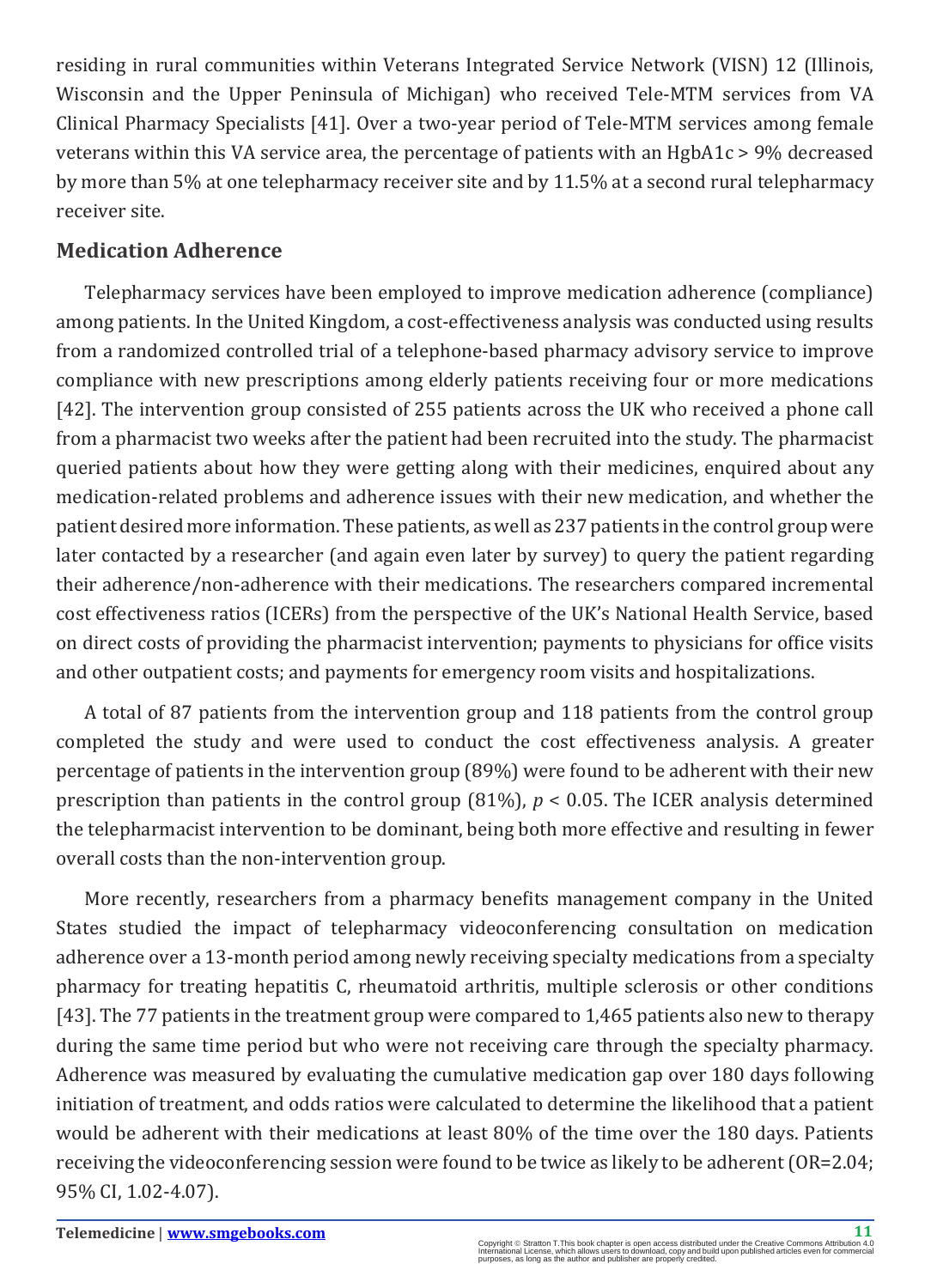## **DISCUSSION**

Telepharmacy has undergone a tremendous metamorphosis over the last 20 years with the increasing availability of videoconferencing technology and increasing capability to securely access electronic patient health records and perform traditional pharmacy practice activities remotely via the Internet. These technological advances are not without their critics, however. Nelson and colleagues [44] point out, for example, that the widespread use of live video to assess and correct inhaler technique for patients with asthma may be problematic due to connectivity issues and a lack of equipment in patients' homes. But in an unintended bit of irony, these researchers uncovered a major drawback in trying to teach proper inhaler technique using just a telephone between the pharmacist and the patient.

These researchers placed a pharmacist and participant in separate rooms connected by telephone. The pharmacist called the participant and asked the participant to use their inhaler. The participant's inhaler use was video-recorded, but not seen by the pharmacist. The participant was then asked to provide the pharmacist with a step-by-step explanation of how the participant used the inhaler. From the information verbally provided by the participant, the pharmacist documented the inhaler technique on a 10-point checklist, indicating which steps were correctly or incorrectly performed. (More correct/complete technique garnered higher scores.) A second pharmacist then visually evaluated the participant's inhaler technique by reviewing the video recording and using the same checklist to score the participant's initial inhaler technique. The mean initial MDI inhaler technique scores for the telephone and video methods of assessment were 7.2  $\pm$  1.1 and 5.7  $\pm$  1.6, respectively (t=4.90; p<0.05). These findings speak to the value of videoconferencing to allow the pharmacist to actually see the patient whenever possible.

Although the adoption of telepharmacy technology has increased rapidly in recent years, the scientific rigor of assessing outcomes from telepharmacy use has lagged somewhat. There are still very few controlled, randomized studies comparing patient's clinical outcomes arising via telepharmacy versus care provided in-person by the pharmacist. Many studies simply report descriptive process-related statistics (number of orders processed by the remote pharmacist, number and types of clinical messages transmitted from the remote pharmacist to on-site staff, etc.), but do not report on actual patient outcomes. Most studies that do attempt some type of quasi-experimental evaluation of outcomes rely only on a pre-post telepharmacy implementation design with a questionably-equivalent historical control.

Additionally, studies that have attempted to demonstrate that remote pharmacist review of orders prior to filling reduces potential adverse drug events [12,16,19,29,35] generally lack an interprofessional expert panel to estimate the likelihood that an adverse event would have occurred had the medication been administered as originally prescribed, or to assess the potential severity of that adverse drug event [32]. Furthermore, many studies could have been designed to measure more actual patient outcomes such as impact of telepharmacy services on adverse drug event rates, patient length of stay [19], and time to therapeutic goal.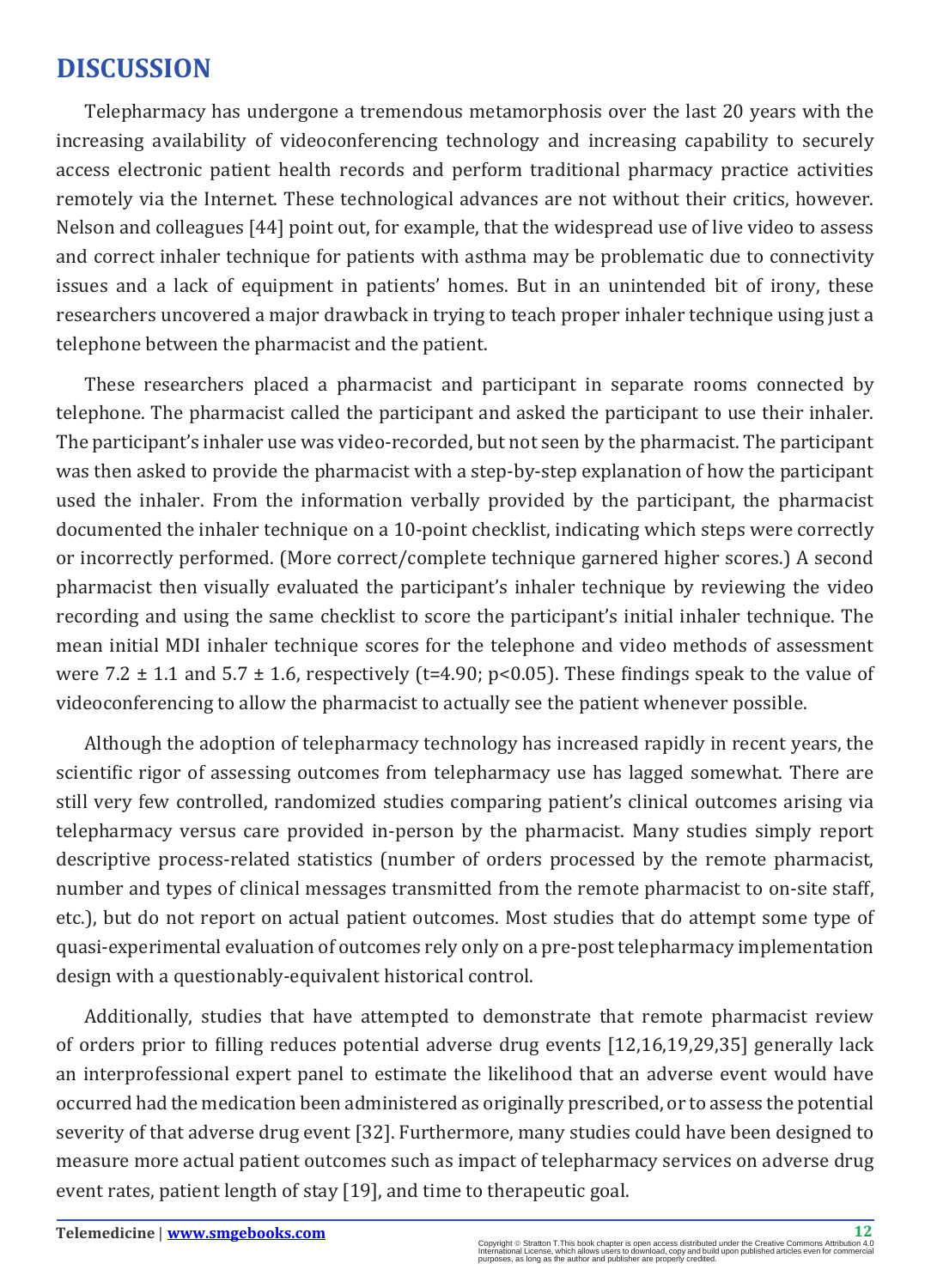## **CONCLUSIONS**

Telepharmacy is an evolving patient care technology gaining more widespread use around the globe. The time is ripe for the scientific quality of evaluations of the impact of this technology on patient care to also evolve.

#### **References**

- 1. H[ealth Resources and Services Administration. Telehealth. What is Telehealth.](http://www.hrsa.gov/healthit/toolbox/RuralHealthITtoolbox/Telehealth/whatistelehealth.html)
- 2. C[enters for Medicare & Medicaid Services \(CMS\). Telemedicine.](https://www.medicaid.gov/Medicaid-CHIP-Program-Information/By-Topics/Delivery-Systems/Telemedicine.html)
- 3. H[ealth IT.gov What is telehealth? How is telehealth different from telemedicine?](https://www.healthit.gov/providers-professionals/faqs/what-telehealth-how-telehealth-different-telemedicine)
- 4. N[ational Association of Boards of Pharmacy \(NABP\) Model State Pharmacy Act and Model. Rules of the National Association of](http://www.nabp.net/publications/model-act/)  [Boards of Pharmacy.](http://www.nabp.net/publications/model-act/)
- 5. [American Society of Health-System Pharmacists. Draft ASHP Statement on Telepharmacy.](http://www.ashp.org/doclibrary/bestpractices/draftdocs/draftstatementtelepharmacy.aspx)
- 6. [American Pharmacists Association. APhA MTM Central.](http://www.pharmacist.com/mtm)
- 7. [PBS. American Experience: The Telephone.](http://www.pbs.org/wgbh/amex/telephone/filmmore/transcript/)
- 8. C[lifton GD, Byer H, Heaton K , Haberman DJ, Gill H. Provision of pharmacy services to underserved populations via remote](http://www.ncbi.nlm.nih.gov/pubmed/14750497)  [dispensing and two-way videoconferencing. Am J Health Syst Pharm. 2003; 60: 2577–2582.](http://www.ncbi.nlm.nih.gov/pubmed/14750497)
- 9. [Peterson CD, Anderson HC. The North Dakota telepharmacy project: restoring and retaining pharmacy services in rural](http://pmt.sagepub.com/content/20/1/28.short?rss=1&ssource=mfc)  [communities. J Pharm Technol. 2004; 20: 28-39.](http://pmt.sagepub.com/content/20/1/28.short?rss=1&ssource=mfc)
- 10. [Young D. Telepharmacy project aids North Dakota's rural communities. Am J Health-Syst Pharm. 2006; 63: 1776-1780.](http://www.ncbi.nlm.nih.gov/pubmed/16990619)
- 11. R[ose JL. Improved and expanded pharmacy care in rural Alaska through telepharmacy and alternative methods demonstration](http://www.ncbi.nlm.nih.gov/pubmed/18154228)  [project. Int J Circumpolar Health. 2007; 66 \(Suppl 1\): 14-22.](http://www.ncbi.nlm.nih.gov/pubmed/18154228)
- 12. [Stratton TP, Worley MM, Schmidt M, Dudzik M. Implementing After-Hours Pharmacy Coverage for Critical Access Hospitals in](http://www.ncbi.nlm.nih.gov/pubmed/18768999)  [Northeast Minnesota. Am J Health-Syst Pharm. 2008; 65: 1727-1734.](http://www.ncbi.nlm.nih.gov/pubmed/18768999)
- 13. [Wakefield DS, Ward MM, Loes JL O'Brien J, Sperry L. Implementation of a telepharmacy service to provide round-the-clock](http://www.ncbi.nlm.nih.gov/pubmed/21098378)  [medication order review by pharmacists. Am J Health-Syst Pharm. 2010; 67: 2052-2057.](http://www.ncbi.nlm.nih.gov/pubmed/21098378)
- 14. M[oldenhauer ET. Remote checking of prescriptions in Navy health facilities. Am J Health-Syst Pharm. 2005; 62: 1866-1867.](http://www.ncbi.nlm.nih.gov/pubmed/16141102)
- 15. [Kimber MB and Peterson GM. Telepharmacy-enabling technology to provide quality pharmacy services in rural and remote](https://www.ndsu.edu/fileadmin/telepharmacy/KimberPetersonTelepharmacy.pdf)  [communities. J Pharm Pract Res. 2006; 36: 128-133.](https://www.ndsu.edu/fileadmin/telepharmacy/KimberPetersonTelepharmacy.pdf)
- 16. [Poulson LK, Nissen L, Coombes I. Pharmaceutical review using telemedicine a before and after feasibility study. Journal of](http://www.ncbi.nlm.nih.gov/pubmed/20139138)  [Telemedicine and Telecare. 2010; 16: 95–99.](http://www.ncbi.nlm.nih.gov/pubmed/20139138)
- 17. T[raynor K. Navy takes telepharmacy worldwide. Am J Health-Syst Pharm. 2010; 67: 1134-1136.](http://www.ncbi.nlm.nih.gov/pubmed/20592313)
- 18. [Aung ZW. 2015; Telepharmacy: Time to pick up the line. Res in Social and Admin Sciences \(Letter\).](http://www.rsap.org/article/S1551-7411(15)00119-9/pdf)
- 19. M[eidl TM, Woller TW, Kglar AM, Brierton DG. Implementation of pharmacy services in a telemedicine intensive care unit. Am J](http://www.ncbi.nlm.nih.gov/pubmed/18653818)  [Health-Syst Pharm. 2008; 65: 1464-1469.](http://www.ncbi.nlm.nih.gov/pubmed/18653818)
- 20. F[rellick M. Chemo telepharmacy project takes top award at ASHP. Medscape Pharmacists. 2014.](http://www.medscape.com/viewarticle/836295)
- 21. [Erickson AK. Smilow expands the universe of cancer care with telepharmacy. Pharmacy Today. 2015.](https://www.pharmacist.com/smilow-expands-universe-cancer-care-telepharmacy)
- 22. R[ilek RJ. Delivering medication therapy management services through telepharmacy to serve remote rural communities.](http://www.reeis.usda.gov/web/crisprojectpages/0217879-delivering-medication-therapy-management-services-through-telepharmacy-to-serve-remote-rural-communities.html)
- 23. [Peterson CD, Scott DM, Rathke, Killingsworth P, Hill G. Establishing a central order entry system for delivering telepharmacy](https://www.ndsu.edu/fileadmin/telepharmacy/JPhTech_2010_article.pdf)  [services to remote rural hospitals. J Pharm Technol. 2010; 26: 179-186.](https://www.ndsu.edu/fileadmin/telepharmacy/JPhTech_2010_article.pdf)
- 24. [King LS. Remote pharmacy: it's closer than you think. The Pharmaceutical Journal. 2014.](http://www.pharmaceutical-journal.com/news-and-analysis/features/remote-pharmacy-its-closer-than-you-think/20065564.article)
- 25. D[onabedian A. The quality of care: How can it be assessed? JAMA. 1988; 121: 1145–1150.](http://www.ncbi.nlm.nih.gov/pubmed/3045356)
- 26. [Phillips J Telepharmacy at Texas Tech.](https://www.google.com/url?sa=t&rct=j&q=&esrc=s&source=web&cd=4&cad=rja&uact=8&ved=0ahUKEwjs-eS68dnKAhWFgYMKHc8fBjAQFgg1MAM&url=https%3A%2F%2Fwww.ttuhsc.edu%2Ftelemedicine%2Fdocuments%2Ftelepharmacy_presentation_42503.ppt&usg=AFQjCNE5b4ChX8OKwNTlfyo1UORLawqN0g)
- 27. [You A, Kawamoto J, Smith JP. A pharmacist-managed telemedicine clinic for hepatitis C care: a descriptive analysis. J Telemed](http://www.ncbi.nlm.nih.gov/pubmed/24414398)  [Telecare. 2014; 20: 99–101.](http://www.ncbi.nlm.nih.gov/pubmed/24414398)